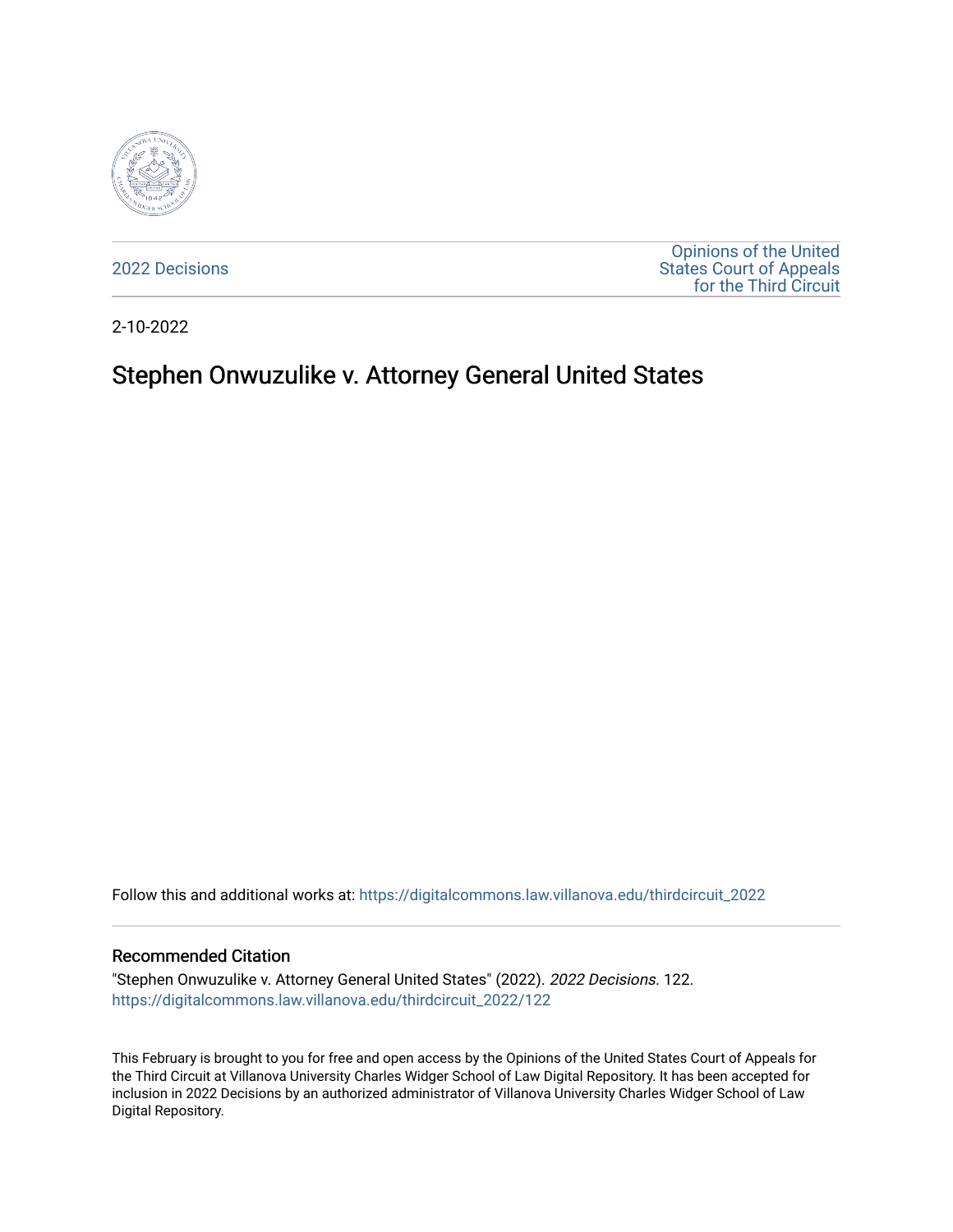## **NOT PRECEDENTIAL**

UNITED STATES COURT OF APPEALS FOR THE THIRD CIRCUIT

\_\_\_\_\_\_\_\_\_\_\_

No. 21-1626 \_\_\_\_\_\_\_\_\_\_\_

## STEPHEN IZUCHUKWU ONWUZULIKE, Petitioner

v.

ATTORNEY GENERAL UNITED STATES OF AMERICA, Respondent

\_\_\_\_\_\_\_\_\_\_\_\_\_\_\_\_\_\_\_\_\_\_\_\_\_\_\_\_\_\_\_\_\_\_\_\_

On Petition for Review of an Order of the Board of Immigration Appeals (Agency No. A214-967-318) Immigration Judge: Jason L. Pope

\_\_\_\_\_\_\_\_\_\_\_\_\_\_\_\_\_\_\_\_\_\_\_\_\_\_\_\_\_\_\_\_\_\_\_\_

Submitted Pursuant to Third Circuit LAR 34.1(a) December 15, 2021 Before: GREENAWAY, JR., PORTER and NYGAARD, Circuit Judges

> (Opinion filed: February 10, 2022) \_\_\_\_\_\_\_\_\_\_\_

> > OPINION\* \_\_\_\_\_\_\_\_\_\_\_

PER CURIAM

<sup>\*</sup> This disposition is not an opinion of the full Court and pursuant to I.O.P. 5.7 does not constitute binding precedent.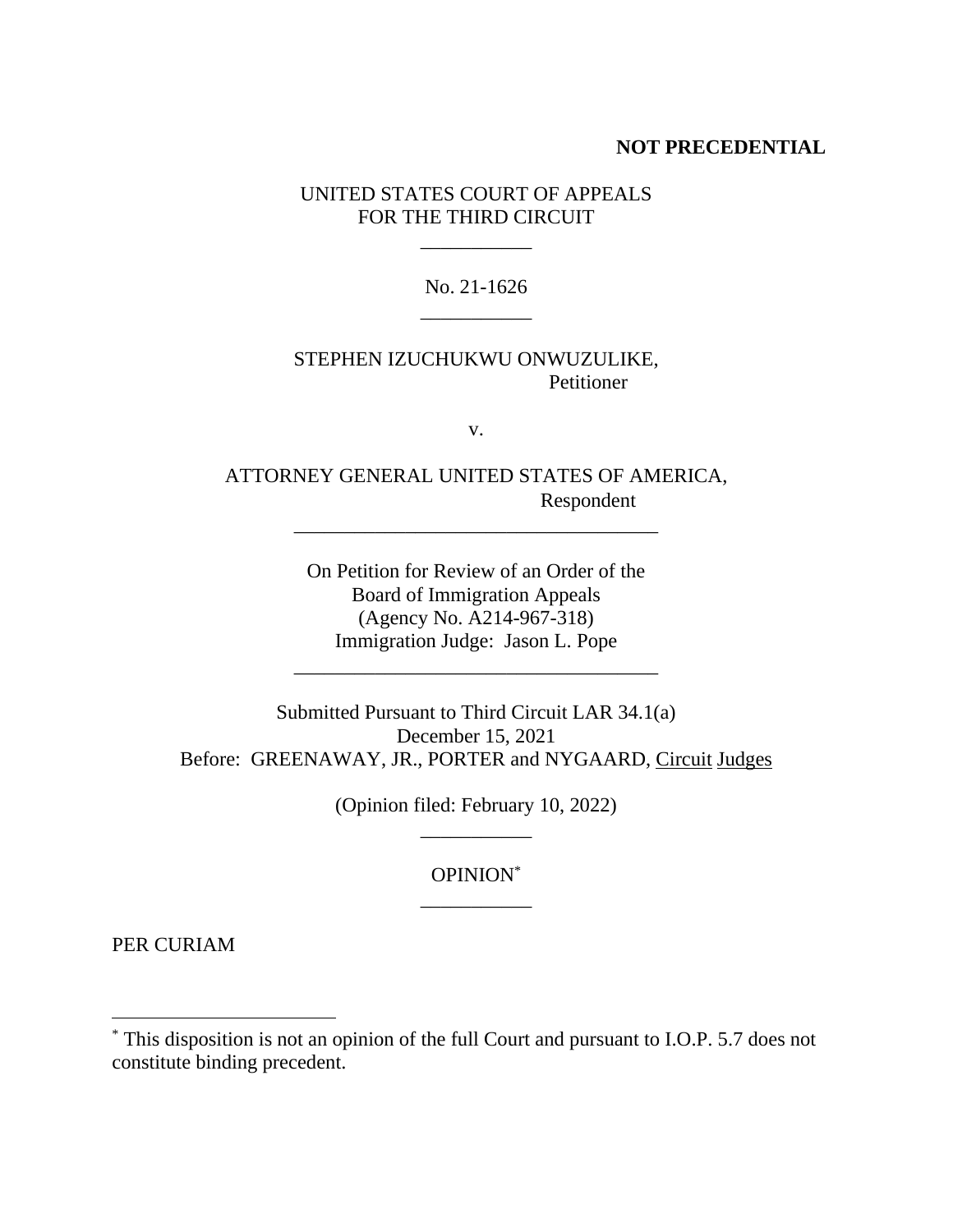Stephen Izuchukwu Onwuzulike, who is a citizen of Nigeria proceeding pro se, petitions for review of a final order of removal issued by the Board of Immigration Appeals (BIA). For the following reasons, we will deny the petition for review.

Onwuzulike entered the United States in 2017 as a nonimmigrant visitor for six months, but he overstayed. In 2020, the Department of Homeland Security (DHS) charged him with removability under INA  $\S 237(a)(1)(B)$ , for unlawfully remaining in the United States. At a hearing before an Immigration Judge (IJ) in July 2020, Onwuzulike, represented by counsel at the time, admitted to the factual allegations and conceded that he was removable. The IJ sustained the charge of removability. Onwuzulike explained that his United States citizen wife had filed a Form I-130 Petition for Alien Relative with the United States Citizenship and Immigration Services (USCIS) on his behalf, and he would be seeking adjustment of status. The IJ agreed to continue the case so that Onwuzulike could submit proof of filing and receipt of the I-130 petition by the USCIS. By the time of the next hearing on August 4, the USCIS had denied the I-130 petition, but Onwuzulike's counsel did not appear to be aware of that fact, and the IJ granted another continuance so the parties could confirm its status. <sup>1</sup> Onwuzulike's

<sup>&</sup>lt;sup>1</sup> After an Immigration Services Officer interviewed the couple, the USCIS issued a Notice of Intent to Deny ("NOID") on March 16, 2020, requesting Onwuzulike's "divorce Decree Nisi and Decree Absolute" from his previous marriage and providing the couple thirty days to respond. A.R. 284. They did not respond within that time, but filed a response on July 4, 2020, with the statement that "all civil service offices are closed down in Nigeria including customary and all the court since March as a result of COVID-19." Id. In a July 21, 2020 decision, the USCIS concluded that the response was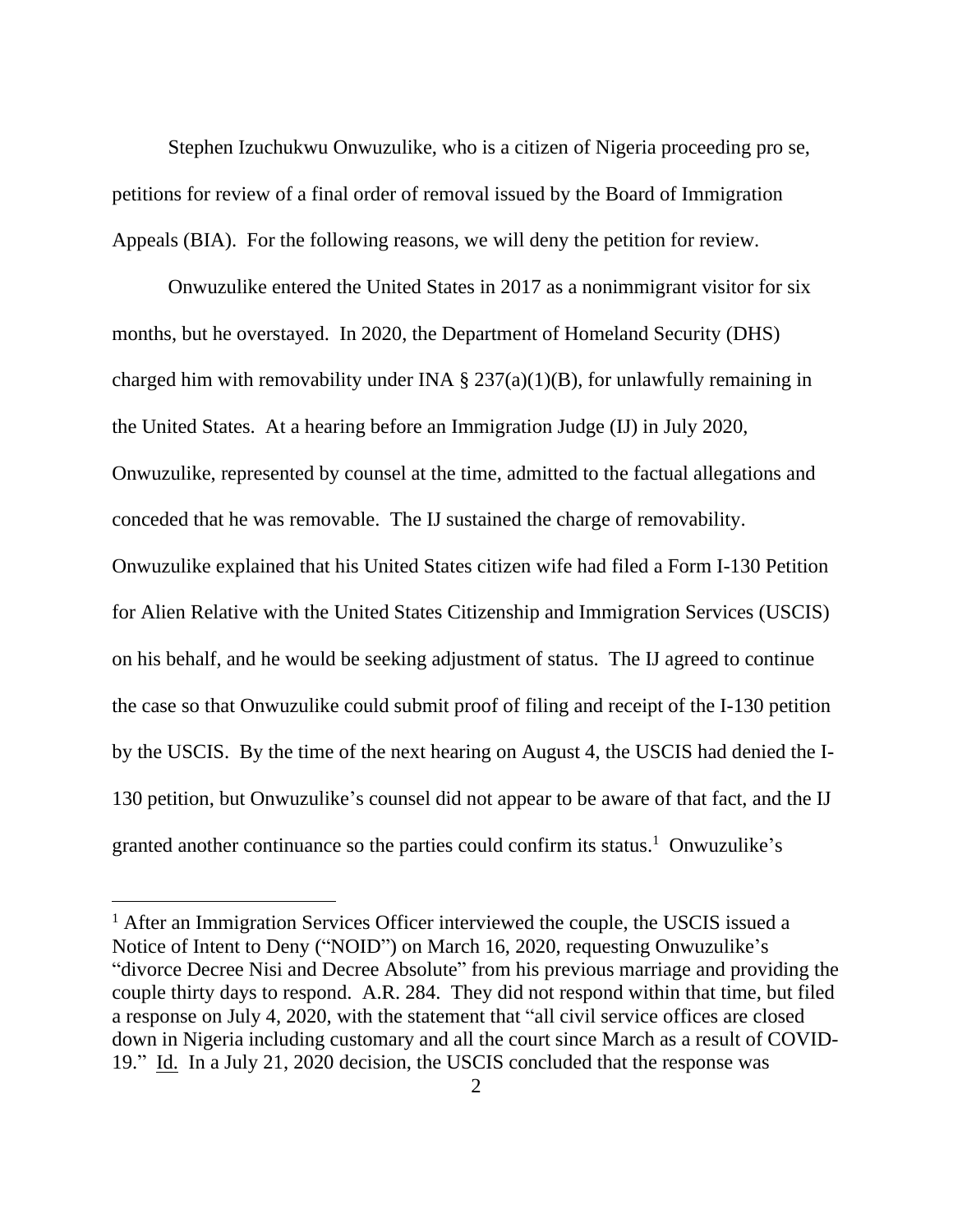counsel thereafter withdrew, and when Onwuzulike appeared at the August 25 hearing, he claimed that there was a valid appeal of the I-130 petition denial pending. The IJ again adjourned the hearing for Onwuzulike to apply for asylum-related relief.

Reconvening at another hearing on September 15, Onwuzulike explained that he had decided against petitioning for asylum remedies but wanted to pursue the I-130 appeal. Nevertheless, the IJ granted Onwuzulike another continuance, over DHS's opposition, so that he could consider seeking voluntary departure. The IJ unambiguously warned Petitioner that "there'll be no further continuances regarding the, the I-130 petition unless you demonstrate that something had materially changed regarding that such as a petition being pending again [before USCIS], if they reopen the petition again, something of that nature. So that's the only reason the Court's going to grant a further continuance for that." September 15, 2020 Hrg. Tr. at 36 (A.R. at 165).

insufficient and determined that the I-130 was "abandoned and denied," under 8 C.F.R. § 103.2(b)(13)(i). Id. The USCIS's decision explained that there is no appeal from a decision that an application is abandoned but noted that Onwuzulike's wife could file a motion to reopen or reconsider within 30 days. Id. (citing 8 C.F.R. § 103.2(b)(15)). The letter also stated that the "decision does not prevent [Onwuzulike's wife] from filing any petition or application in the future." Id. Instead of following the letter's instructions, however, she attempted to appeal the decision to the BIA. An Appeals Examiner of the BIA returned the appeals submission on August 19, 2020, stating that an appeal of a DHS/USCIS Officer must be filed directly with DHS/USCIS and not with the BIA. A.R. 292. In his brief here, Onwuzulike states that after the appeal was returned to his wife, she refiled an appeal with USCIS. Petitioner's Brief (Dkt. No. 11 at electronic p. 2). It is not clear if that appeal has been rejected, but the regulations provide that there is *no* appeal from a decision deeming a petition to be abandoned. See 8 C.F.R. § 103.2(b)(15). The only remedy is to file a motion to reopen. Id.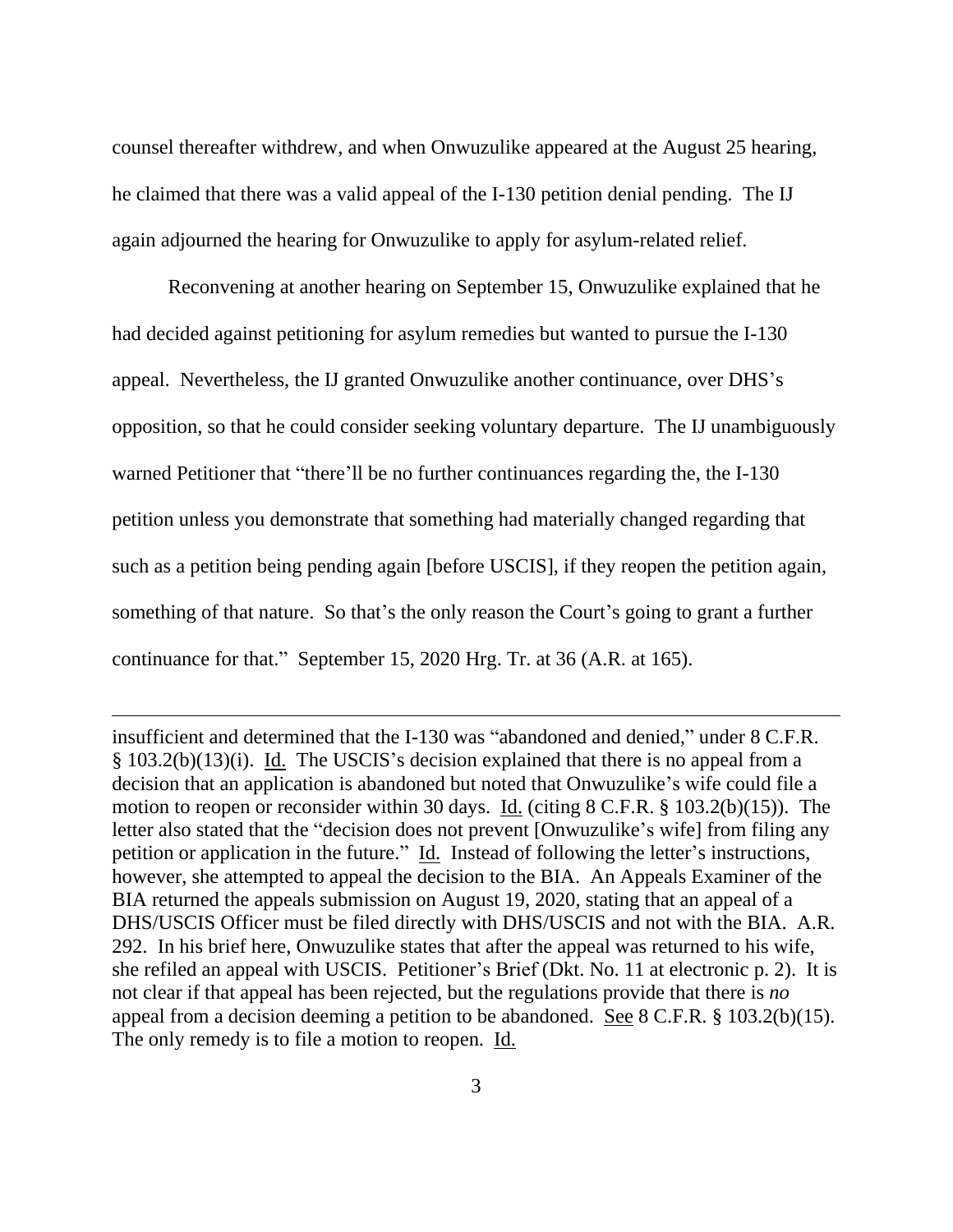No application for voluntary departure was forthcoming. Rather, Onwuzulike filed a motion to terminate his removal proceedings, claiming lack of jurisdiction and various acts of unprofessionalism and wrongdoing by the immigration court. The IJ heard the motion on October 6 and adjourned for a final hearing on October 27. The IJ denied the motion to terminate in a written decision on October 8, and, having no good cause to continue the case further, entered an order of removal after a hearing on October 27.

Onwuzulike timely appealed. The BIA agreed with the IJ's rulings, adopted the IJ's October 27 and October 8 decisions, and dismissed the appeal. It rejected Onwuzulike's allegations of improper conduct, constitutional violations, and lack of jurisdiction. In particular, the BIA affirmed the IJ's denial of termination and a continuance, reiterating that there was no basis for granting either when the USCIS determined that the I-130 petition had been abandoned, and no valid appeal was filed from that denial. Onwuzulike filed a timely petition for review in this Court.

We have jurisdiction to review the final order of removal under 8 U.S.C. §  $1252(a)(1)$ .<sup>2</sup> We consider the agency's legal determinations de novo, including its application of law to facts. See Herrera-Reyes v. Att'y Gen., 952 F.3d 101, 106 (3d Cir. 2020). In this case, we review the BIA's opinion, as it is the "final order," but we will

 $2$  To the extent that Onwuzulike seeks review of the denial of his wife's I-130 petition, we lack jurisdiction. See Ruiz v. Mukasey, 552 F.3d 269, 273–74 & nn.2 & 3 (2d Cir. 2009); Elbez v. INS, 767 F.2d 1313, 1314 (9th Cir. 1985) (per curiam).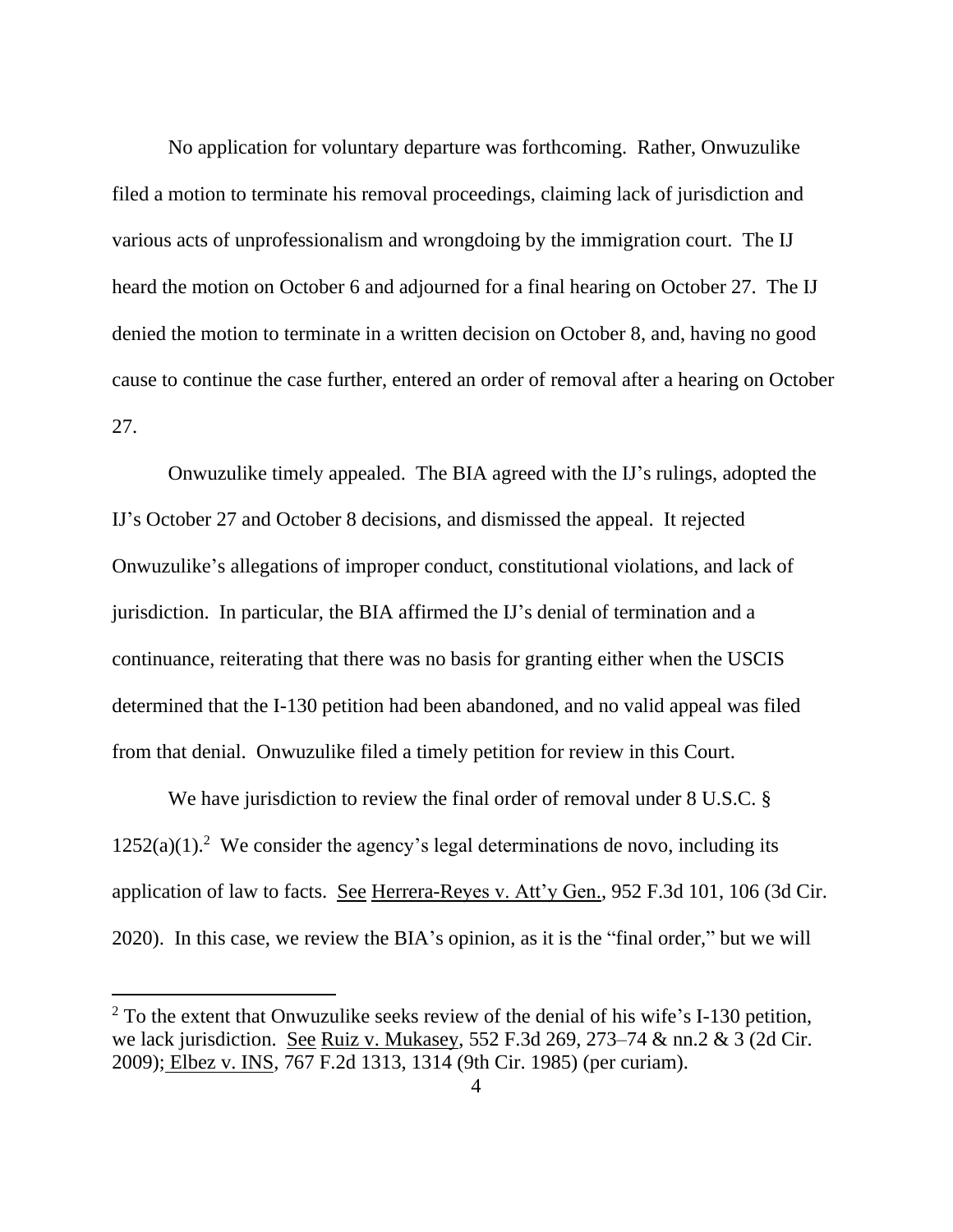review the IJ's opinion to the extent that the BIA adopted it. See Rodriguez v. Att'y Gen., 844 F.3d 392, 396 n.1 (3d Cir. 2016).

Here, Onwuzulike again claims that agency officials lacked jurisdiction over his case, erred by denying Onwuzulike's motion to terminate removal proceedings and request for a continuance, and engaged in improper conduct, denying him of due process. Nothing in Onwuzulike's filings or the administrative record itself substantiates any of these allegations.

First, as a legal and factual matter, Onwuzulike's claim that the pendency of his wife's I-130 petition on his behalf should have divested the immigration court of jurisdiction is wholly meritless. The BIA correctly explained in its decision that the I-130 petition had been denied as abandoned, see 8 C.F.R. § 103.2(b)(13)(i), in July 2020, and there was no valid, pending appeal from its denial. See A.R. at 2; 8 C.F.R. § 103.2(b)(15) (providing that a denial due to abandonment may not be appealed, but applicant may move to reopen with the USCIS). Moreover, even if there were a valid appeal, that would not divest the agency of jurisdiction over the removal proceedings. See 8 C.F.R. § 1003.14(a) (providing that jurisdiction vests with the immigration court when a charging document is filed); cf. 8 C.F.R.  $\S$  1245.2(a)(1)(i) (stating that, when an alien subject to removal applies to adjust status, the immigration judge has exclusive jurisdiction over the application).

5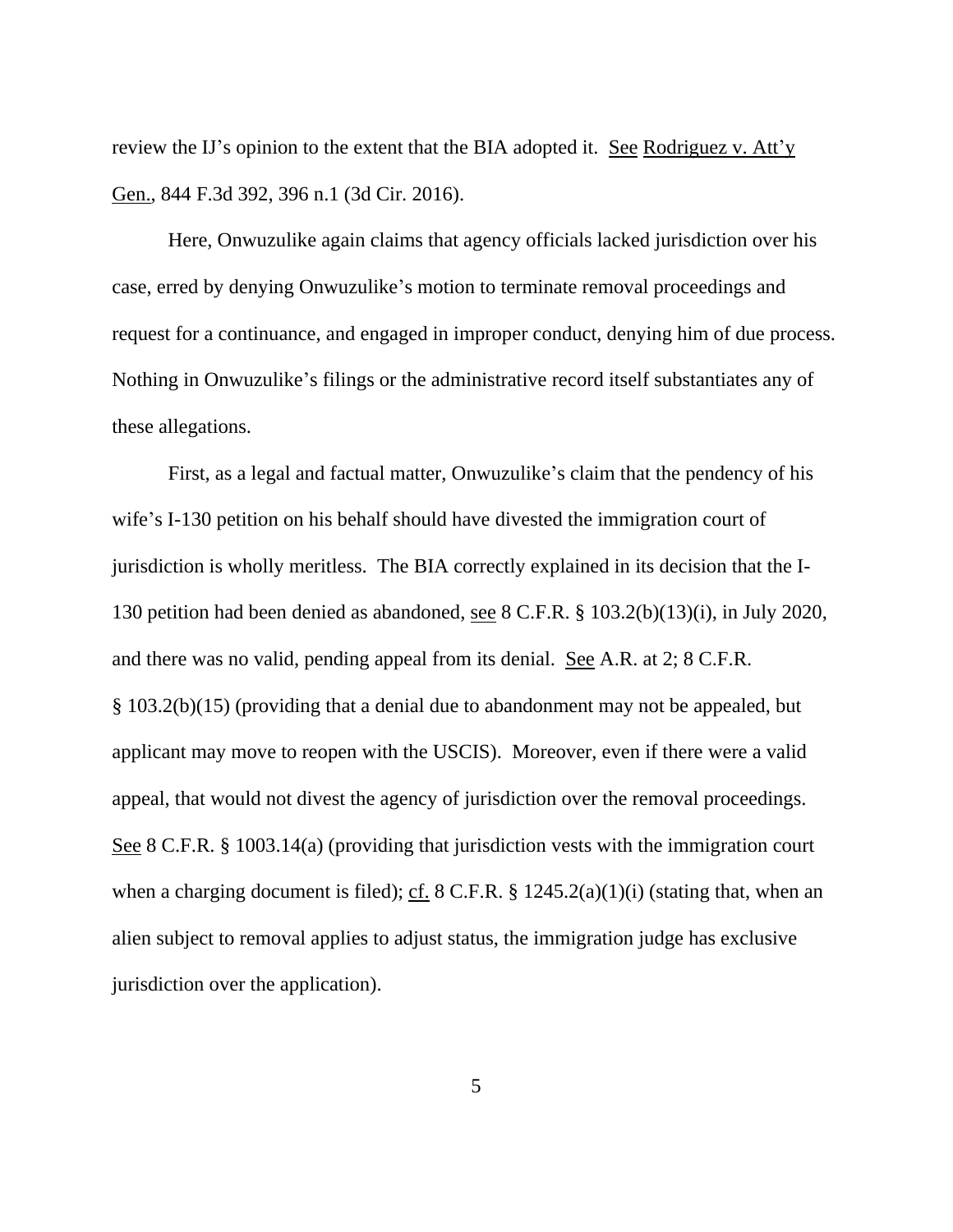Turning to the challenges to the agency's rulings on Onwuzulike's motions to terminate and for a continuance, we review the agency's actions for an abuse of discretion and will reverse the rulings only if the agency acted arbitrarily, irrationally, or contrary to law. See Khan v. Att'y Gen., 448 F.3d 226, 233 (3d Cir. 2006). As the agency pointed out, Onwuzulike did not argue that he met any recognized grounds for terminating his removal proceedings—such as establishing prima facie eligibility for naturalization per 8 C.F.R. § 1239.2(f) or showing that the charge of removability had not been sustained. See IJ's Decision and Order, October 8, 2020, at 2 (A.R. at 219). As noted above, there was no evidence that he had a pending I-130, or even a legitimate pending appeal, while he was in proceedings before the IJ. 3 The IJ thus had no reason to terminate proceedings under these circumstances.

The same is true for the continuance request. The IJ granted continuance after continuance to allow Onwuzulike to obtain information on the status of the I-130 petition, and to permit him to apply for other relief (which Onwuzulike declined to pursue). Ultimately, by October 27, the IJ had no applications for relief or motions before him, and there was no cause to continue the matter. See 8 C.F.R. § 1003.29 (stating that an IJ

<sup>&</sup>lt;sup>3</sup> The Attorney General has recently reinstated an IJ's authority to administratively close proceedings for various reasons, including to await the adjudication of a *pending* I-130 petition. See In re Cruz-Valdez, 28 I. & N. Dec. 326, 326-27 (A.G. 2021) (overruling In re Castro-Tum, 27 I. & N. Dec. 271 (A.G. 2018)). But that decision would not have helped here, as there was no pending petition at the time the IJ entered the removal order.